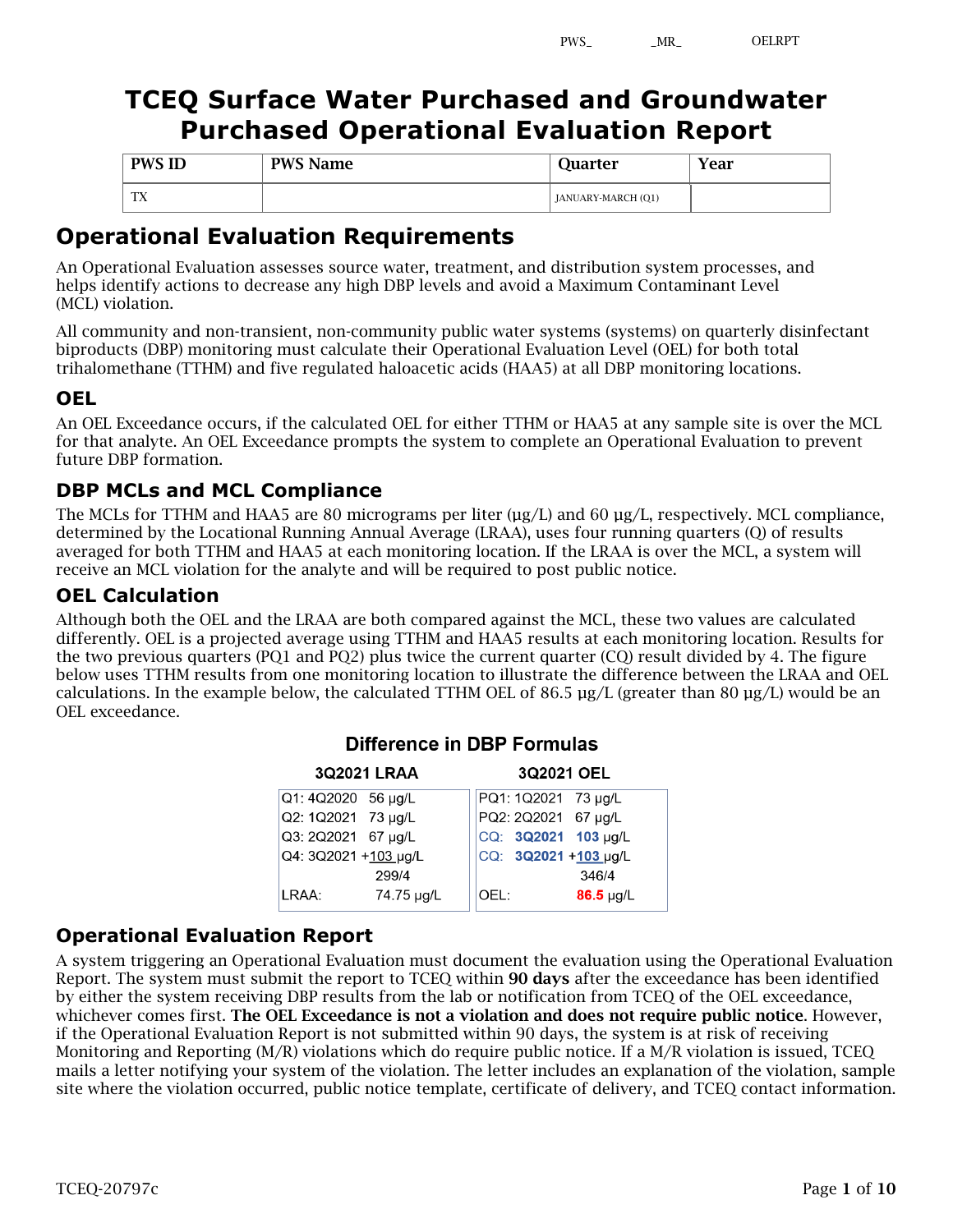# **General Instructions**

The primary purpose of TCEQ Operational Evaluation Report forms is to walk systems through an Operational Evaluation for the different source types across Texas.

Please choose the report form that matches the system's State Primary Source Water Type. The Operational Evaluation Requirements<sup>1</sup> webpage has the reports available for download.

- TCEQ Surface Water (SW) and Groundwater Under the Influence of Surface Water (GUI) Operational Evaluation Report (TCEQ-20797a)
- TCEQ Groundwater (GW) Operational Evaluation Report (TCEQ-20797b)
- TCEQ Surface Water Purchase (SWP) and Groundwater Purchase (GWP) Operational Evaluation Report (TCEQ-20797c)

The Operational Evaluation Report documents an evaluation of treatment and distribution at the time of the OEL exceedance. The questions in the report capture information for the time of the OEL exceedance only. The Operational Evaluation Report does not list or evaluate all causes for DBP formation, so space is provided in each section for additional information.

- **Section I: Monitoring Results Summary**
- **Section II:** Source Water Evaluation
- Section III: Disinfectant and Treatment Process Evaluation
- **Section IV: Distribution System**
- Section V: Actions to Prevent Future Exceedances
- **Section VI: Signature**
- Appendix A: Potential Actions for DBP Mitigation

### **Submitting an Operational Evaluation Report**

Use any of the following methods to submit an Operational Evaluation Report to TCEQ.

| Mail                                                                                                     | Email              | Fax          |
|----------------------------------------------------------------------------------------------------------|--------------------|--------------|
| <b>TCEQ Drinking Water Standards Section</b><br>MC-155 Attn: DBP<br>PO Box 13087<br>Austin TX 78711-3087 | DBP@tceq.texas.gov | 512-239-6050 |

### **Additional Guidance**

TCEQ's Operational Evaluation Report is adapted from EPA's OEL checklist. TCEQ strongly recommends reading the *EPA Stage 2 Disinfectants and Disinfection Byproducts Rule Operational Evaluation Guidance Manual*<sup>2</sup> before gathering information and evaluating your system. This manual includes technical information about completing the evaluation, and factors or actions that affect DBP formation. If you need assistance completing the evaluation or this form, contact the TCEQ DBP compliance coordinator at 512-239-4691 or DBP@tceq.texas.gov.

 $1$  www.tceq.texas.gov/drinkingwater/chemicals/dbp/DBP2\_training.html

<sup>2</sup> nepis.epa.gov/Exe/ZyPDF.cgi?Dockey=P1002YDW.txt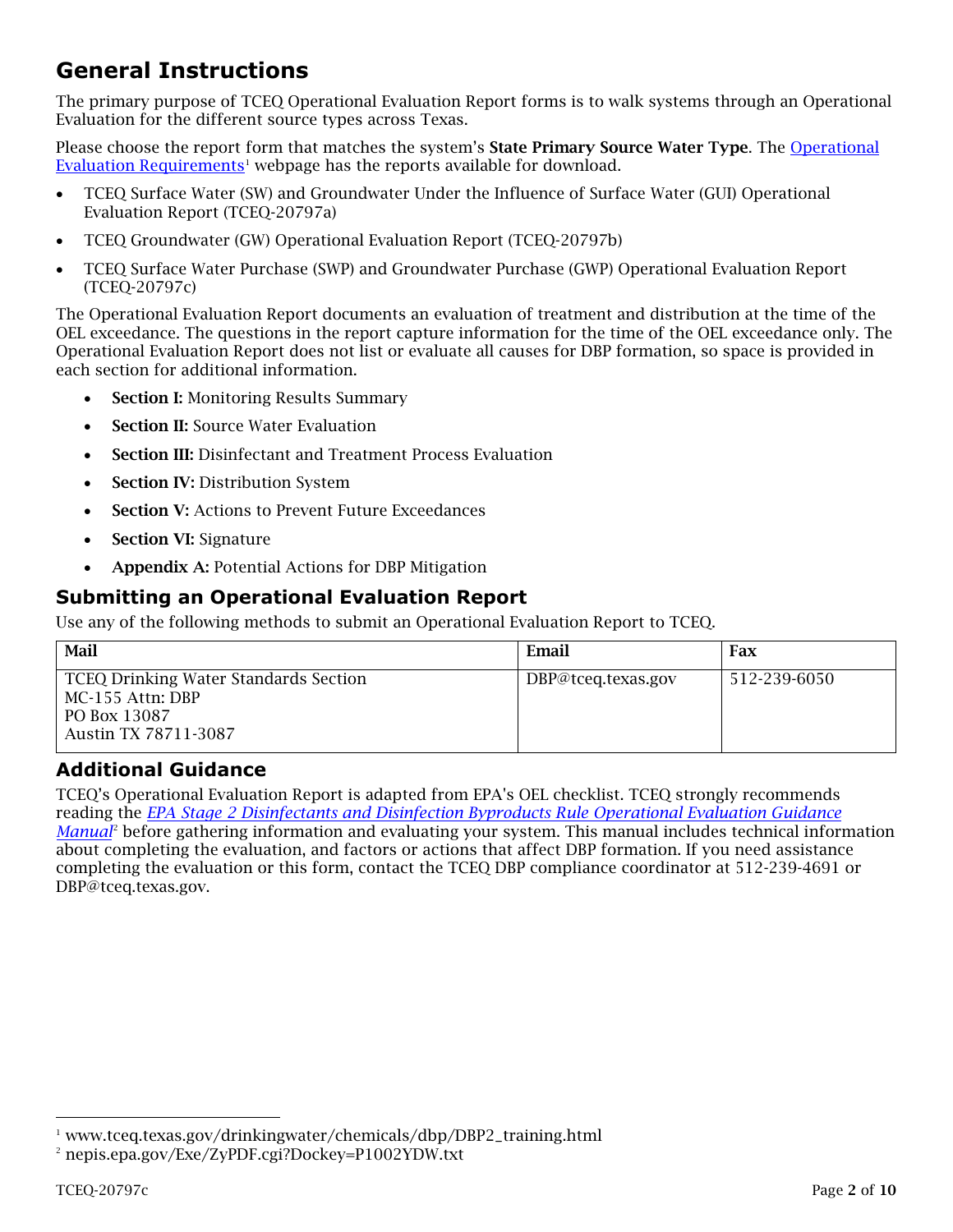# **I. Monitoring Results Summary**

*Instructions: The monitoring results summary section provides a table for systems to enter monitoring results to calculate the OEL for each sample location. The data to complete the summary are found in the lab results or Texas Drinking Water Watch3* .

- *In the first column enter the Sample Site ID for each location where an OEL exceedance occurred, for example DBP2-01. If an exceedance for both TTHM and HAA5 at the same location the site ID occurred, then the sample site should be listed twice, once for each analyte.*
- *In the second column enter the sample site address. Location must match what is listed in DWW.*
- *In the third column select the analyte abbreviation TTHM or HAA5 from the dropdown menu.*
- *In the fourth, fifth, and sixth columns enter the results for the samples collected in the two prior quarters and the sample result for the current quarter multiplied by two. TTHM/HAA5 in micrograms per liter (µg/L). When using the electronic version of this form, the OEL is automatically calculated when results are entered.*

#### **Subsection A: What are the monitoring results?**

| Sample<br>Site ID | Sample Site Address/Location | Analyte<br>(TTHM or<br>HAA5) | <b>Previous</b><br>Quarter 2<br>$(\mu g/L)$ | <b>Previous</b><br>Quarter 1<br>$(\mu g/L)$ | Current<br><b>Quarter</b><br>$(\mu g/L)$ | Current<br>Quarter<br>$(\mu g/L)$ | <b>OEL</b><br>$(\mu g/L)$ |
|-------------------|------------------------------|------------------------------|---------------------------------------------|---------------------------------------------|------------------------------------------|-----------------------------------|---------------------------|
|                   |                              | <b>TTHM</b>                  |                                             |                                             | 0                                        | $\overline{0}$                    | $\Omega$                  |
|                   |                              | <b>TTHM</b>                  |                                             |                                             |                                          |                                   | $\overline{0}$            |
|                   |                              | <b>TTHM</b>                  |                                             |                                             |                                          |                                   | $\overline{0}$            |
|                   |                              | <b>TTHM</b>                  |                                             |                                             |                                          |                                   | $\Omega$                  |
|                   |                              | HAA5                         |                                             |                                             |                                          |                                   | $\overline{0}$            |
|                   |                              | HAA5                         |                                             |                                             |                                          |                                   | $\Omega$                  |
|                   |                              | HAA5                         |                                             |                                             |                                          |                                   | $\Omega$                  |
|                   |                              | HAA5                         |                                             |                                             |                                          |                                   | $\Omega$                  |

#### **Subsection B: Past OEL Exceedances**

In response to all the questions. check either Yes or No and if question is not applicable to the *system, click N/A. Some questions are applicable to all systems so N/A is unavailable.*

1. Has an OEL exceedance occurred at any of the above locations previously?

Yes No

2. Was the cause of the previous OEL exceedance identified? *If yes, please explain in the space at the bottom of the page.*

| Yes $\lceil$ |  | No - |  | N/A |
|--------------|--|------|--|-----|
|--------------|--|------|--|-----|

3. Are any previous OEL reports applicable to the current OEL exceedance? *If yes, attach applicable OEL report(s)*.

| . .<br>۰, |  |
|-----------|--|

 $No$   $N/A$ 

4. Does providing system have DBP exceedances?

TTHMs | HAA5 | None

*Use the space below to give details to any question in this section.*

<sup>3</sup> dww2.tceq.texas.gov/DWW/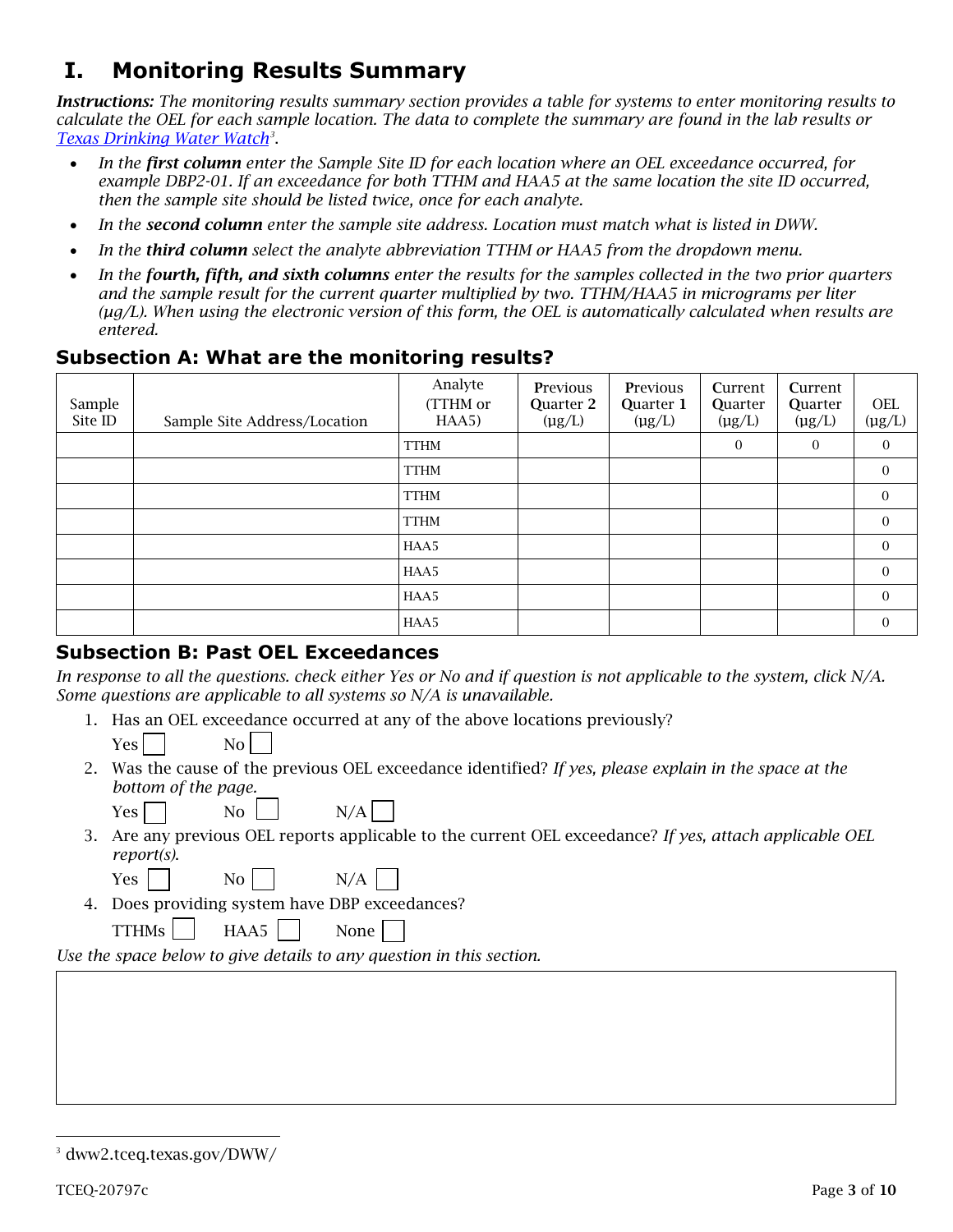## **II. Source Water Evaluation**

*Instructions: In response to each question check the appropriate box or boxes and, if needed, provide any additional information in the text box at the end of the section. Please attach any supporting documentation.*

#### **Subsection A: Sources of Water**

- 1. What Source Water types does the water system use?
	- *Click the blank to enter the percent of water produced and/or purchased by each Source Water Type.*

|    | <b>Source Water Type</b>                                                                                                                                                                                                                                                                                                                                                                                                                                            | <b>Percent Produced</b><br><b>Percent Purchased</b> |                       |  |  |  |  |  |  |  |
|----|---------------------------------------------------------------------------------------------------------------------------------------------------------------------------------------------------------------------------------------------------------------------------------------------------------------------------------------------------------------------------------------------------------------------------------------------------------------------|-----------------------------------------------------|-----------------------|--|--|--|--|--|--|--|
|    | Groundwater (GW)                                                                                                                                                                                                                                                                                                                                                                                                                                                    | %                                                   | %                     |  |  |  |  |  |  |  |
|    | Surface Water (SW)                                                                                                                                                                                                                                                                                                                                                                                                                                                  | %<br>%                                              |                       |  |  |  |  |  |  |  |
|    | Groundwater Under the Influence of Surface Water (GUI)                                                                                                                                                                                                                                                                                                                                                                                                              | %                                                   | %                     |  |  |  |  |  |  |  |
| 2. | Did the source change or was a new source brought online?                                                                                                                                                                                                                                                                                                                                                                                                           | <b>Yes</b>                                          | N <sub>0</sub>        |  |  |  |  |  |  |  |
|    | Note: Different water sources may have different Total Organic Carbon (TOC) levels depending on climate and watershed<br>characteristics. Seasonal use of sources may impact TOC levels and DBP formation; adjustments may need to be made to the<br>treatment process as a result. Adjusting to an intake located closer to the bottom of the body of water could introduce<br>additional precursors that are not normally present nor accounted for in treatment. |                                                     |                       |  |  |  |  |  |  |  |
|    | <b>Subsection B: Raw Water Monitoring Data</b>                                                                                                                                                                                                                                                                                                                                                                                                                      |                                                     |                       |  |  |  |  |  |  |  |
|    | Has providing system been contacted to obtain monitoring data? Yes                                                                                                                                                                                                                                                                                                                                                                                                  |                                                     | N <sub>0</sub>        |  |  |  |  |  |  |  |
|    | Note: If a system is purchasing treated water, it is important to request the monitoring data to evaluate for changes in sources<br>and natural fluctuations that could help prevent future DBP formation.                                                                                                                                                                                                                                                          |                                                     |                       |  |  |  |  |  |  |  |
| 1. | Which of the following monitoring data are available for the raw source water? Check all that apply:                                                                                                                                                                                                                                                                                                                                                                |                                                     |                       |  |  |  |  |  |  |  |
|    | TOC/SUVA<br>Turbidity<br>Temperature                                                                                                                                                                                                                                                                                                                                                                                                                                |                                                     | pH                    |  |  |  |  |  |  |  |
|    | Alkalinity<br><b>Bromide</b>                                                                                                                                                                                                                                                                                                                                                                                                                                        | Ammonia as Nitrogen                                 | No Data               |  |  |  |  |  |  |  |
|    | Note: Collecting and evaluating raw water quality data and comparing to historical and finished (treated) data may help identify<br>causes of DBP formation and actions that may be taken to minimize exceedances.                                                                                                                                                                                                                                                  |                                                     |                       |  |  |  |  |  |  |  |
| 2. | Was the raw water temperature higher than normal?                                                                                                                                                                                                                                                                                                                                                                                                                   | Yes                                                 | N/A<br>N <sub>o</sub> |  |  |  |  |  |  |  |
|    | Note: Water temperature may affect DBP formation. Low flow in rivers or lakes, extended raw water storage time, and/or<br>decreased water usage can increase water temperature.                                                                                                                                                                                                                                                                                     |                                                     |                       |  |  |  |  |  |  |  |
| 3. | Were there any changes in the raw water data?                                                                                                                                                                                                                                                                                                                                                                                                                       | Yes                                                 | N <sub>o</sub><br>N/A |  |  |  |  |  |  |  |
| 4. | Was bromide present in the raw water?                                                                                                                                                                                                                                                                                                                                                                                                                               | Yes                                                 | N <sub>0</sub><br>N/A |  |  |  |  |  |  |  |
|    | Note: Bromide is an inorganic DBP precursor that reacts with free chlorine and organic DBP precursors to form TTHM and HAA5.<br>Bromine has also been shown to accelerate chloramine decay, causing disinfectant residual loss.                                                                                                                                                                                                                                     |                                                     |                       |  |  |  |  |  |  |  |
| 5. | Were there any changes in the watershed?                                                                                                                                                                                                                                                                                                                                                                                                                            | Yes                                                 | N <sub>0</sub>        |  |  |  |  |  |  |  |
|    | Note: Watershed events such as heavy rain, drought, logging, fires, industrial spills, and lake/reservoir turnover can alter organic<br>and inorganic matter levels in water sources impacting DBP formation.                                                                                                                                                                                                                                                       |                                                     |                       |  |  |  |  |  |  |  |
|    | Use the space below to give details to any question in this section.                                                                                                                                                                                                                                                                                                                                                                                                |                                                     |                       |  |  |  |  |  |  |  |
|    |                                                                                                                                                                                                                                                                                                                                                                                                                                                                     |                                                     |                       |  |  |  |  |  |  |  |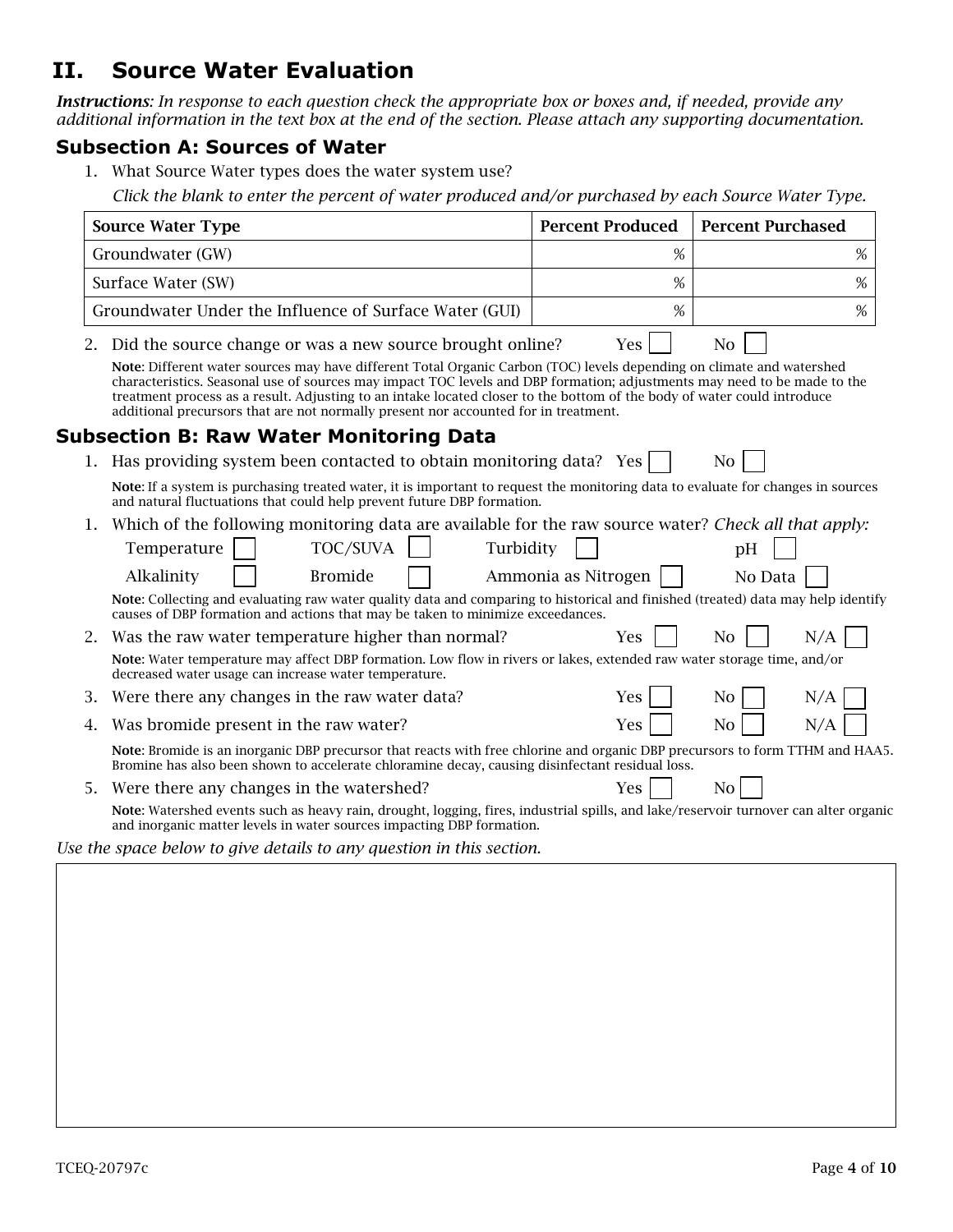## **III. Disinfection and Treatment Process Evaluation**

*Instructions: In response to each question check the appropriate box and, if needed, provide any additional information in the text box at the end of the section. Please attach any supporting documentation.* 

#### **Subsection A: Analysis**

*1.* Which of the following monitoring data are available for the finished (treated) water? *Check all that apply:*

|    | TOC/SUVA<br>Turbidity<br>Alkalinity<br>Temperature    <br>pH                                                                                                                                                                                                                                                                                                                                                                                                                                 | Bromide<br>No Data           |
|----|----------------------------------------------------------------------------------------------------------------------------------------------------------------------------------------------------------------------------------------------------------------------------------------------------------------------------------------------------------------------------------------------------------------------------------------------------------------------------------------------|------------------------------|
|    | Note: Collecting and evaluating finished (treated) water quality data and comparing to historical and raw data may help identify<br>causes of DBP formation and actions that may be taken to minimize exceedances. Systems that do not currently monitor water<br>quality may wish to incorporate the listed parameters into regular monitoring.                                                                                                                                             |                              |
| 2. | Were any of the analysis results higher or lower than normal?                                                                                                                                                                                                                                                                                                                                                                                                                                | No<br>N/A<br><b>Yes</b>      |
|    | Note: Providing systems may need to adjust treatment processes in response to water quality changes to avoid formation of<br>DBPs downstream. It is important for a purchasing system to discuss changes in the raw and treated water data with the<br>providing system to prevent downstream DBP formation.                                                                                                                                                                                 |                              |
|    | <b>Subsection B: Disinfectant</b>                                                                                                                                                                                                                                                                                                                                                                                                                                                            |                              |
|    | What disinfectant was used during treatment at the time of the OEL exceedance?                                                                                                                                                                                                                                                                                                                                                                                                               |                              |
|    | Free Chlorine<br>Chloramine<br>Check all that apply:                                                                                                                                                                                                                                                                                                                                                                                                                                         | Chlorine Dioxide<br>Ozone    |
| 2. | If on chloramines what was the chlorine to ammonia ratio at the time of the OEL exceedance?                                                                                                                                                                                                                                                                                                                                                                                                  |                              |
|    | Click the blank to enter the Chlorine to Ammonia ratio into the field provided, if using Free Chlorine<br>select N/A.<br>Ratio-<br>N/A                                                                                                                                                                                                                                                                                                                                                       |                              |
|    | Note: Sustaining the proper chlorine to ammonia ratio to maintain monochloramine will help prevent producing di- or tri-<br>chloramines which are more likely to produce DBPs. Maintaining monochloramines will also prevent Nitrification. The proper<br>ratio depends on the system, but typically ranges from 4:1 to 5:1 chlorine to ammonia (as nitrogen). If the source water has<br>ammonia present, it should be included in calculating the chlorine to ammonia (as nitrogen) ratio. |                              |
| 3. | Is the same disinfectant used as the providing system?                                                                                                                                                                                                                                                                                                                                                                                                                                       | N <sub>0</sub><br>Yes        |
| 4. | Were there any changes to the type of disinfectant used?                                                                                                                                                                                                                                                                                                                                                                                                                                     | No<br>Yes                    |
| 5. | Were there any changes to disinfection processes or failures?                                                                                                                                                                                                                                                                                                                                                                                                                                | Yes<br>No                    |
| 6. | If using chloramine disinfection, does the system maintain a NAP?                                                                                                                                                                                                                                                                                                                                                                                                                            | Yes<br>N <sub>0</sub><br>N/A |
|    | Note: Any system distributing chloraminated water must create a Nitrification Action Plan (NAP). Using the monitoring data<br>collected for the NAP can indicate that monochloramines are being produced rather than dichloramines or trichloramines.                                                                                                                                                                                                                                        |                              |
| 7. | Is free chlorine used in pre-treatment?                                                                                                                                                                                                                                                                                                                                                                                                                                                      | Yes<br>N <sub>0</sub><br>N/A |
|    | Note: Pre-treating using free chlorine is often implemented to increase pathogen inactivation or to reduce/remove constituents<br>like, but not limited to, hydrogen sulfide, iron and manganese, and/or color. This method could cause DBP formation by reacting<br>with natural organic matter (NOM) and/or bromide that has not been removed through treatment.                                                                                                                           |                              |
|    | <b>Subsection C: Treatment</b>                                                                                                                                                                                                                                                                                                                                                                                                                                                               |                              |
|    | Were there any other treatment process changes or failures?                                                                                                                                                                                                                                                                                                                                                                                                                                  | Yes<br>No                    |
|    | Note: Certain treatment adjustments could affect DBP formation, like pH adjustments. If the system utilizes reverse osmosis, a<br>failure of the equipment could lead to an increase of bromides which in turn will lead to an increase in brominated DBPs.                                                                                                                                                                                                                                  |                              |
|    | 1. Is an aeration system installed in the treatment plant?                                                                                                                                                                                                                                                                                                                                                                                                                                   | Yes<br>N <sub>0</sub>        |
|    | Note: Aeration has been found to reduce chloroform but is not as effective for removing the brominated TTHMs. Aeration does<br>not remove any of the HAA5s, as they are acids and are not volatile.                                                                                                                                                                                                                                                                                          |                              |
| 2. | Are there any malfunctions in the aeration equipment?                                                                                                                                                                                                                                                                                                                                                                                                                                        | N/A<br>Yes  <br>No           |
|    | Use the space below to give details to any question in this section.                                                                                                                                                                                                                                                                                                                                                                                                                         |                              |
|    |                                                                                                                                                                                                                                                                                                                                                                                                                                                                                              |                              |
|    |                                                                                                                                                                                                                                                                                                                                                                                                                                                                                              |                              |
|    |                                                                                                                                                                                                                                                                                                                                                                                                                                                                                              |                              |
|    |                                                                                                                                                                                                                                                                                                                                                                                                                                                                                              |                              |
|    |                                                                                                                                                                                                                                                                                                                                                                                                                                                                                              |                              |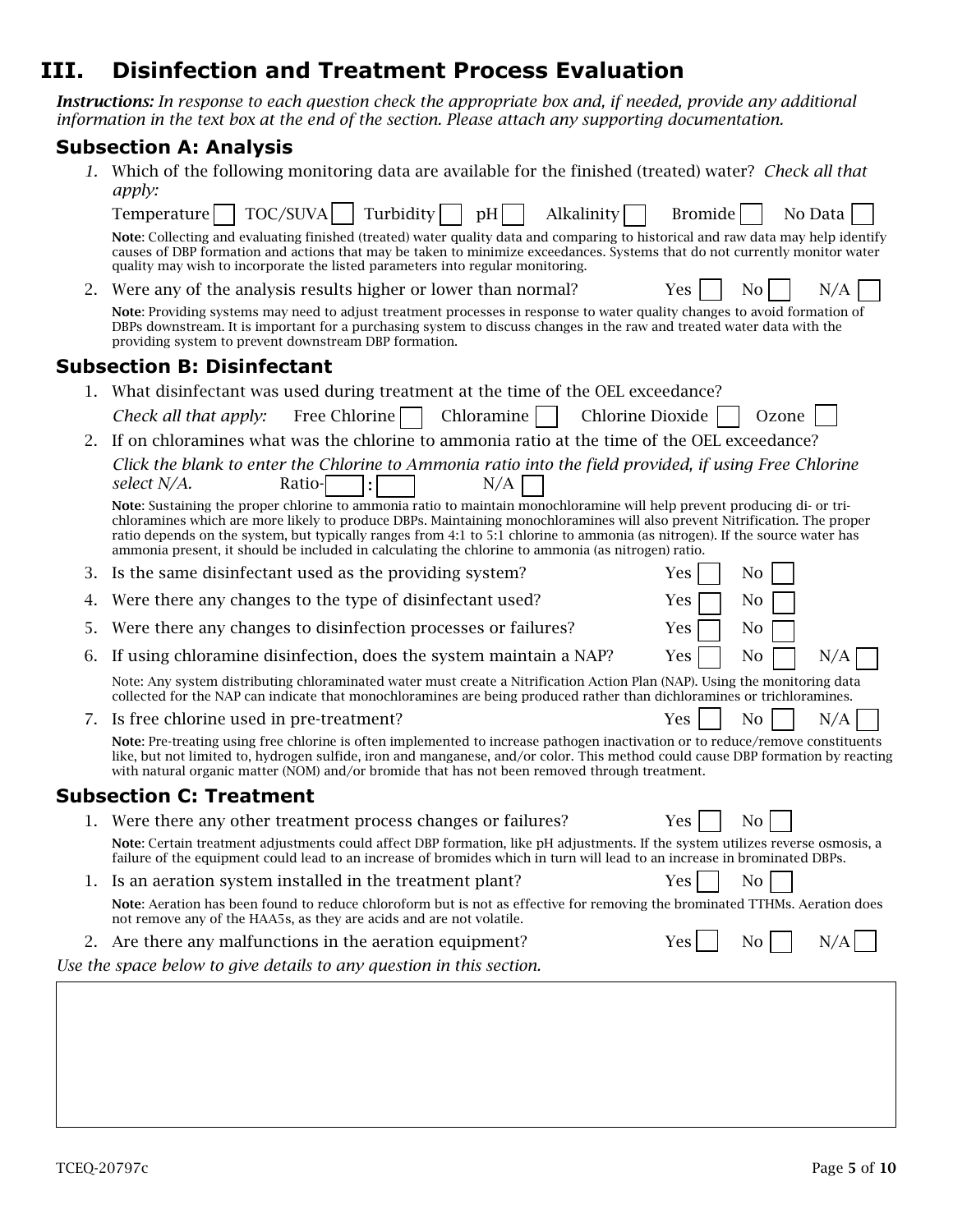## **IV. Distribution System**

*Instructions: In response to each question, check either Yes or No. If the question does not apply to the system, click N/A. Some questions apply to all systems so N/A is unavailable.*

### **Subsection A: Distribution Disinfection**

- 1. What disinfectant was used in the distribution system during the time of OEL Exceedance?
- *Check all that apply:* Free Chlorine  $\vert$  | Chloramine 2. Are different disinfectants blending in the distribution?  $Yes \mid No$ Note: Different types of disinfectants interacting in the distribution lines could create dichloramine and trichloramine which are typically accompanied with DBP formation. 3. Is the disinfectant being boosted in the distribution?  $Yes \mid \cdot \cdot \cdot$ Note: Booster disinfection is any addition of a disinfectant to previously treated water to maintain an adequate disinfectant
	- residual throughout the distribution system. This includes disinfectant added to treated purchased water. If the system is boosting their chloramines, adding chlorine upstream of ammonia can inadvertently lower total chlorine residuals and produce di and trichloramines in the process, which can result in DBP production. The order of chemical injection when booster disinfecting chloraminated water should be ammonia upstream of chlorine.
- 4. Are there monitoring locations before and after booster disinfection? Yes  $\parallel$  No  $\parallel$  N/A

Note: To effectively booster disinfectant, free chlorine and/or total chlorine must be measured to add the correct amount of chemical. Adding too much chlorine can increase DBP, dichloramine, or trichloramine formation. Adding too much ammonia can increase chances of nitrification. Disinfectant levels should be monitored before and after booster disinfection to ensure residuals are as expected and within range of TCEQ requirements.

### **Subsection B: Storage Tanks**

- 5. Are there storage tanks located upstream of the OEL exceedance?  $Y$ es  $\begin{array}{|c|c|c|c|c|c|} \hline \end{array}$  No Note: Tank circulation, turnover, maintenance records, and drawdown level should be evaluated. Storage tanks may contain stagnant zones which may be high in DBPs.
- 6. Is the freshest water the first to be drained from the storage tank? Yes No N/A

Note: Some storage tanks use the same line for filling and draining. This can result in short-circuiting as fresh water enters the tank and quickly exits leaving older water behind. Additionally, some tanks are poorly designed with fill and suction lines in close proximity allowing fresh water to enter and exit quickly. Baffling walls/curtains, mixers and fill and suction line alterations are the most common remedies for poor design.

- 7. Was there any sediment in the storage tanks?  $Yes \mid No \mid N/A$ Note: Sediment at the bottom of the tank can harbor pathogens and may be high in DBP precursors. 8. Are any of the storage tanks oversized?  $Yes \mid No \mid N/A$ Note: Storage of significantly more water than normal water use may lead to high water age due to low water turnover. Aged water in the tank may cause increased DBP levels.
- 9. Does adequate mixing occur in the storage tanks?  $Yes \mid No \mid N/A$ Note: Oversized inlet piping can lead to low flow rates, resulting in improper mixing. In-tank mixing may reduce DBP formation.
- 10. Is an aeration system installed in the distribution storage tanks? Yes  $|$  No  $|$  N/A Note: Aeration has been found to reduce chloroform but is not as effective for removing the brominated TTHMs. Aeration does not remove any of the HAA5s, as they are acids and are not volatile.
- 11. Are there any malfunctions in the distribution aeration equipment? Yes  $\begin{array}{|c|c|} \hline \end{array}$  No

| 12. Has any recent maintenance occurred on the storage tanks? | $Yes \tN$ No $N/A$ |  |  |
|---------------------------------------------------------------|--------------------|--|--|
|---------------------------------------------------------------|--------------------|--|--|

## **Subsection C: Water Use**

- 1. Was the overall water use in the system lower than normal?  $Yes \mid No$ Note: Low water demand may increase water age in the distribution system.
- 2. Are there any dead-end mains near the OEL exceedance(s)? Yes No Note: Dead-end piping leads to increased water age and sediment accumulation which may result in increased DBP formation.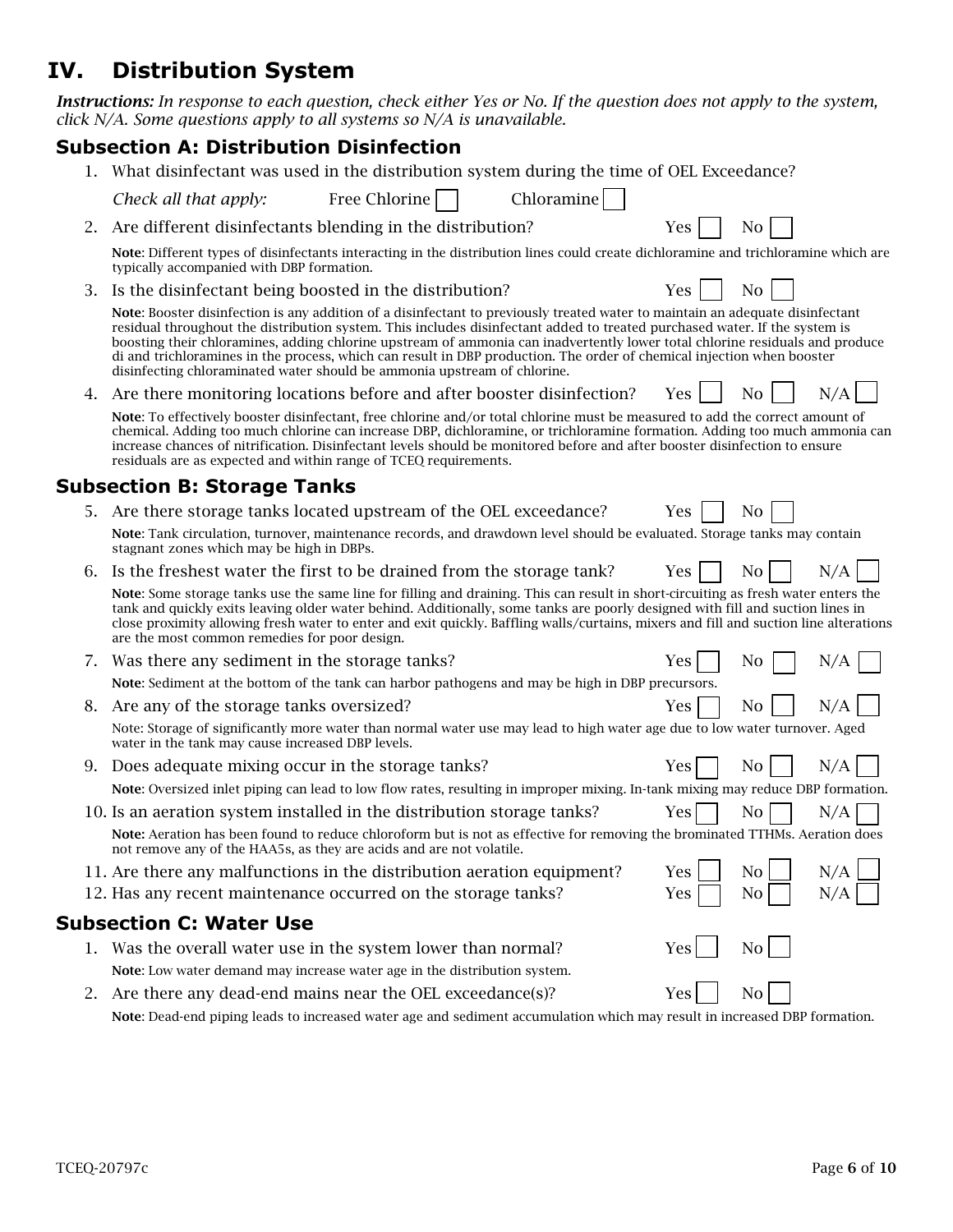## **Subsection D: Temperature, Disinfectant Residual Levels, and pH**

| Note: Temperature, disinfectant residual and pH are taken by the TCEQ samplers during sample collection and is available to view on |  |  |  |
|-------------------------------------------------------------------------------------------------------------------------------------|--|--|--|
| DWW under the link "Other Chemical Results".                                                                                        |  |  |  |
|                                                                                                                                     |  |  |  |

- 1. Was the water temperature higher than normal?  $Yes \mid No \mid$ Note: The rate of reaction between disinfectants and DBP precursors increases as water temperature increases. As a result, TTHM and HAA5 concentrations may increase with increasing temperature.
- 2. Was the disinfectant residual higher or lower than normal?  $Yes \mid No$ Note: High chlorine residuals may indicate an increase in chlorine feed rates, which could increase DBP formation. Low residuals may indicate higher chlorine demand due to increased levels of DBP precursors or higher water age.
- 3. Was the pH higher or lower than normal?  $\begin{array}{c|c}\n3. & \text{Was } \text{ } & \text{Yes } & \text{No} \\
\end{array}$

Note: HAA5 formation increases at lower pH while TTHM formation increases at higher pH. Also, at higher pH, the disinfecting power of free chlorine decreases. If using chloramines, experiencing lower pH than normal in the distribution system can indicate nitrification is occurring because of nitrifying bacteria naturally suppress pH.

#### **Subsection E: Flushing**

- 1. Does the system maintain a routine monthly flushing program?  $Yes$  No Note: Public water systems are required to flush dead end mains at least monthly. Flushing reduces water age and helps maintain disinfectant residual levels.
- 2. Was it more than 10 days since the last flush when the OEL was recorded? Yes  $\vert \cdot \vert$  No

#### **Subsection F: Repairs and Maintenance**

1. Were there any line breaks near the OEL exceedance(s)?  $Yes \mid \text{No}$ 

Note: When line breaks occur, older water in the distribution system or organic sediments can be drawn into high use areas because of flow pattern changes. Aged water may have higher DBP levels, while organic sediment contain DBP precursors which when disinfected using high chlorine levels may result in elevated DBPs.

2. Does the system perform routine free chlorine conversions?  $Yes \mid No \mid N_0 \mid N_1$ 

Note: Systems using chloramines must create and follow a NAP, to prevent the degradation of drinking water quality in the distribution system. The NAP helps water systems identify the early warning signs of nitrification.

3. Was a free chlorine conversion performed within 15 days of the OEL exceedance?

Note: High chlorine levels present during a chlorine conversion may increase DBP formation. Systems should notify TCEQ before conducting a chlorine conversion to delay DBP sampling by emailing DBP@tceq.texas.gov.

### **Subsection G: Customer Complaints**

1. Did the system receive any customer complaints during the quarter the OEL exceedance was recorded?

Note: Customer complaints of low pressure may indicate that water age is increasing or if there is a line break allowing sediments to enter the distribution system. Customer complaints of color and/or odor may indicate pipe scaling or sediment, which may contain DBP precursors. In a chloraminated system, odor could indicate the formation of dichloramine or trichloramine which are typically accompanied by DBP formation.

*Use the space below to give details to any question in this section.*

 $Yes \mid \neg \text{No} \mid \neg \text{N/A}$ 

 $Yes \mid \neg No$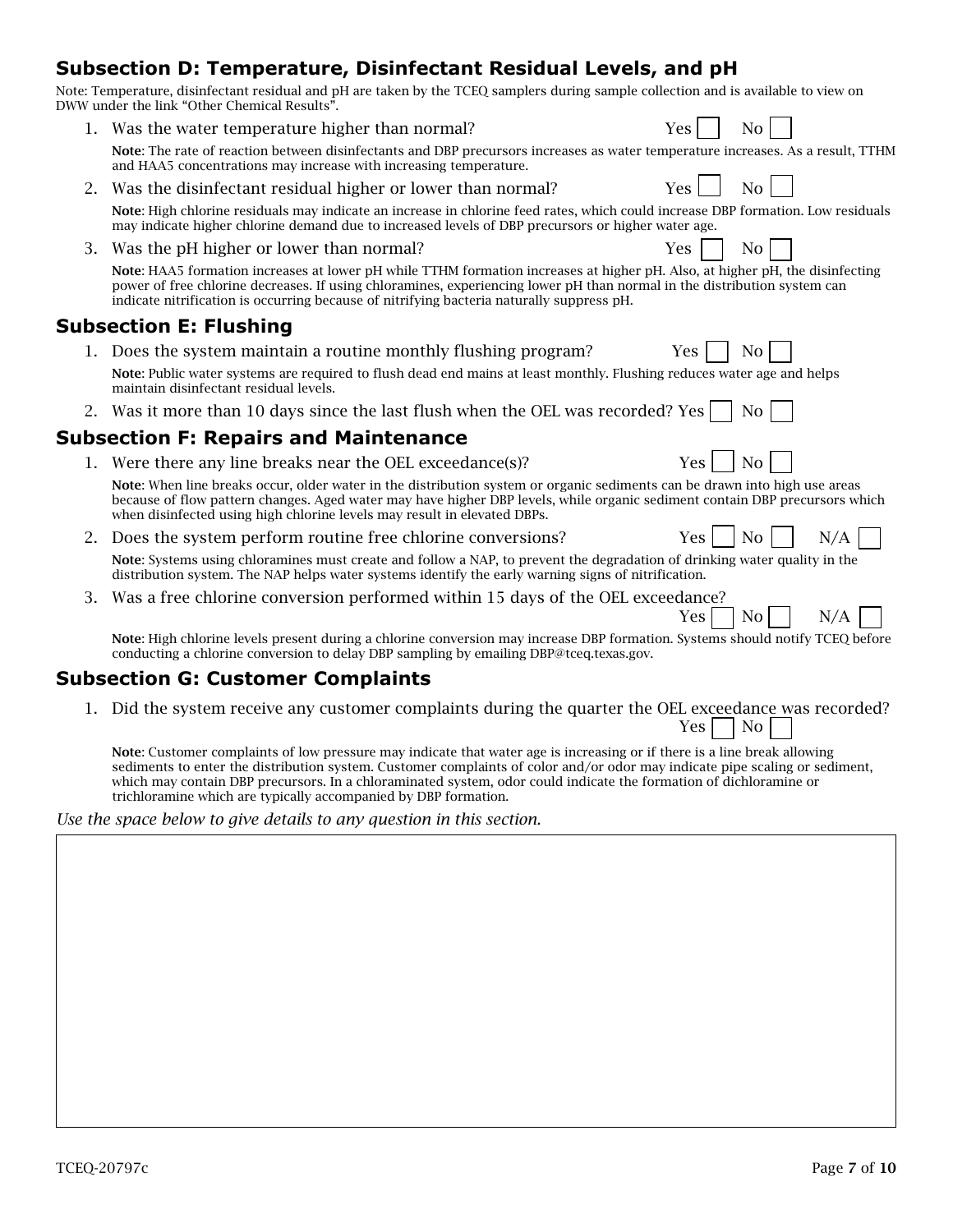# **V. Actions to Prevent Future Exceedances**

Background: Based on information gathered and evaluated in previous sections, identify actions the system has implemented or will implement to reduce DBP formation. If needed, a list of potential actions a system can take are in Appendix A. Additional information on these actions can be found in the *EPA Stage 2 Disinfectants and Disinfection Byproducts Rule Operational Evaluation Guidance Manual*. Systems that purchase water may choose to work with their provider to identify a strategy for minimizing DBP formation.

*Instructions: Click the blank boxes to enter actions the system may complete or has completed to reduce future exceedances, in one or more of the sections. If no action is planned for a section, please mark N/A. There must be at least one action listed on this page for the report to be considered complete.* 

#### **Subsection A. Source Water Management**

*Please enter the action the system has taken or plans to take for pre-treatment.*

| <b>Water System Actions</b> | $\mathbf N$ |
|-----------------------------|-------------|
|                             |             |

#### **Subsection B. Treatment Operations**

*Please enter the action the system has taken or plans to take for treatment operations.*

Water System Actions NACLES 2008 12:00 12:00 12:00 12:00 12:00 12:00 12:00 12:00 12:00 12:00 12:00 12:00 12:00 12:00 12:00 12:00 12:00 12:00 12:00 12:00 12:00 12:00 12:00 12:00 12:00 12:00 12:00 12:00 12:00 12:00 12:00 12:

### **Subsection C. Distribution System Operations**

*Please enter the action the system has taken or plans to take for distribution system operations.*

| <b>Water System Actions</b> |  |
|-----------------------------|--|
|                             |  |

#### **Subsection D: TCEQ Assistance**

Would the system benefit from Financial, Managerial or Technical assistance for assistance with DBP mitigation, disinfection, or other support?  $Yes$  | No

Note: TCEQ assistance is free and available to all public water systems.

*Use the space below to give details to any action mentioned in this section.*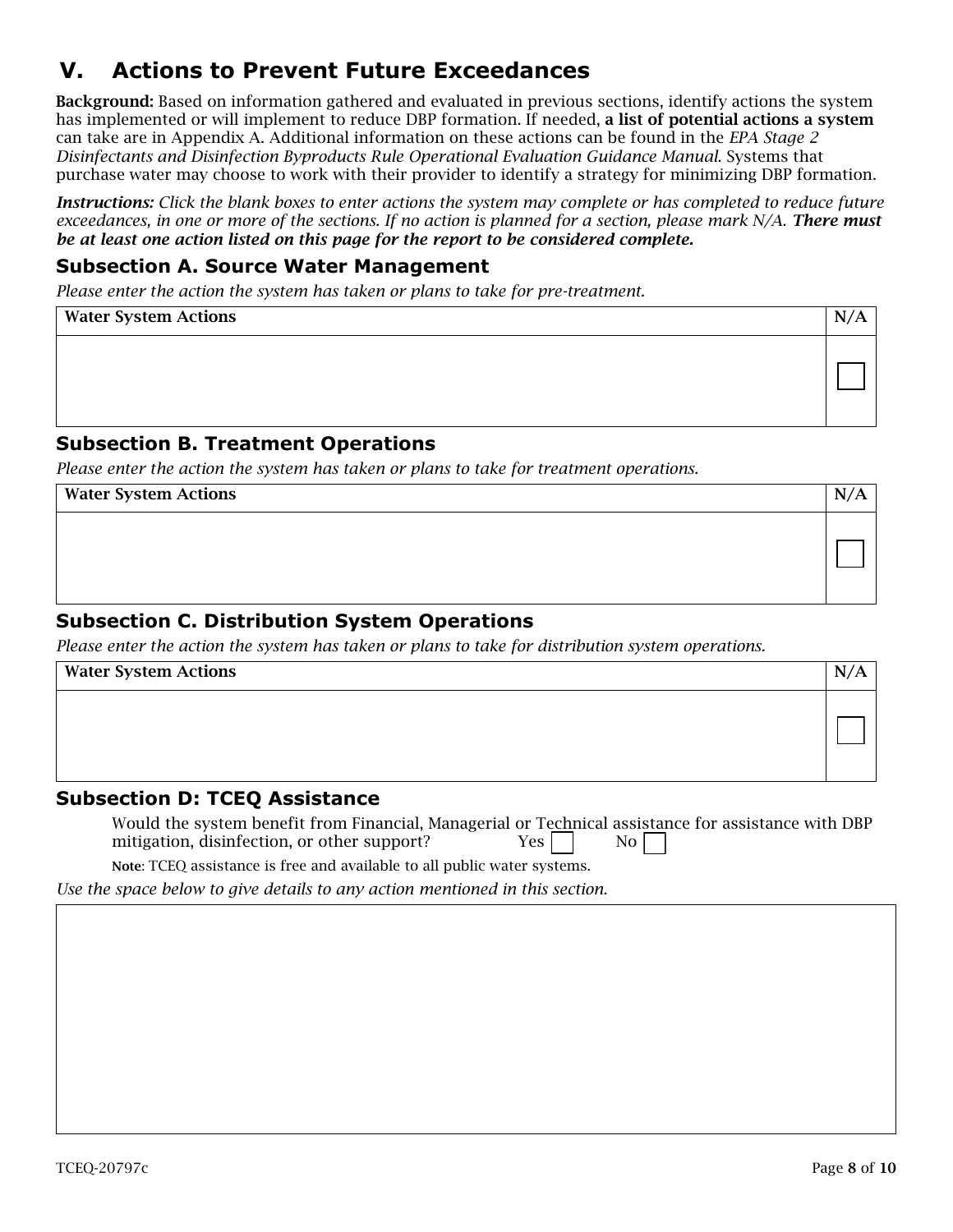# **VI. Signature Page**

Once all pages have been completed and reviewed, please attach any supporting documentation. Use the space below to provide additional information. Please fill in the requested information and provide a signature at the bottom of the page.

*Use the space below to provide any additional information not covered in the above sections/pages.*

I, 1. 2012 1. prepared and reviewed this Operational Evaluation Report and the provided information is true and correct to the best of my knowledge.

| Signature: |  |
|------------|--|
| Date:      |  |
| Title:     |  |
| Phone:     |  |
| Email:     |  |